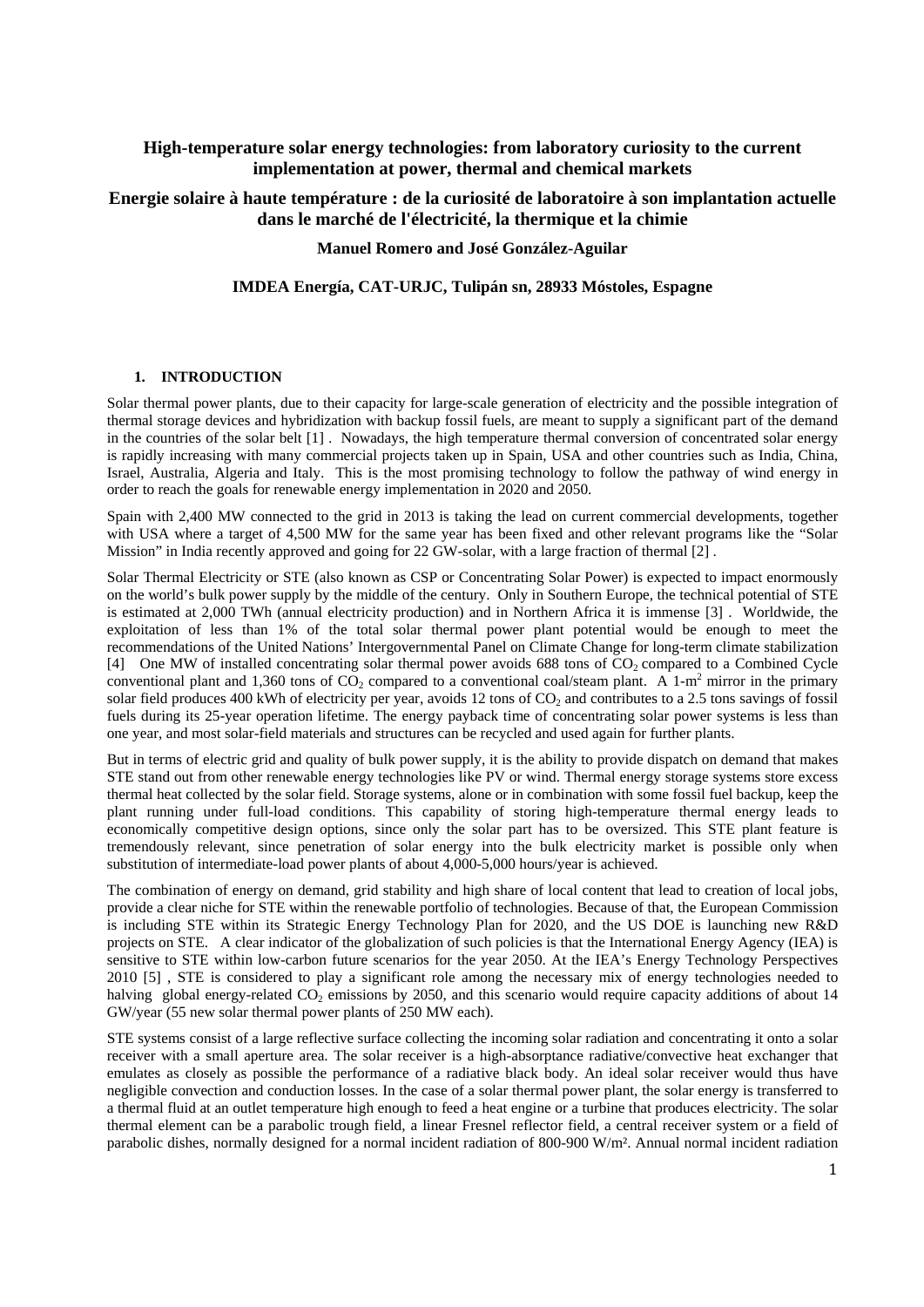varies from 1600 to 2800 kWh/m², allowing from 2000 to 3500 annual full-load operating hours with the solar element, depending on the available radiation at the particular site [6]

The first generation of commercial STE projects is mainly based on technological developments and concepts that matured after more than two decades of research. Nevertheless, the current solar thermal power plants are still based on conservative schemes and technological devices which do not exploit the enormous potential of concentrated solar energy. Commercial projects use technologies of parabolic troughs with low concentration in two dimensions and linear focus, or systems of central tower and heliostat fields, operating with thermal fluids at relatively modest temperatures, below 400ºC [7] . The most immediate consequence of these conservative designs is the use of systems with efficiencies below 20% nominal in the conversion of direct solar radiation to electricity; the tight limitation in the use of efficient energy storage systems; the high water consumption and land extension due to the inefficiency of the integration with the power block; the lack of rational schemes for their integration in distributed generation architectures and the limitation to reach the temperatures needed for the thermochemical routes used to produce solar fuels like hydrogen.

In the first commercial projects involving parabolic trough technology some improvements are being introduced such as the use of large molten salt heat storage systems able to provide high degrees of dispatch for the operation of the plant, such as the plants Andasol 1 and 2 in Guadix, Spain, with 7.5 hours of nominal storage, or the use of direct steam generation loops to replace thermal oil at the solar field. Central towers are opening the field to new thermal fluids like molten salts (Gemasolar tower plant in Seville, Spain) and air, and new solar receivers like volumetric absorbers.

In parallel a new generation of concentrating solar thermal power systems is starting deployment. This new generation is characterized by its modularity and higher conversion efficiencies. The design strategy is based on the use of highly compact heliostat fields, using mirrors and towers of small size, and looking for integration into high temperature thermodynamic cycles. There are currently some initiatives with prototypes at an experimental stage and announcing large commercial projects like the one proposed by BrightSource with a prototype of 6 MW<sub>th</sub> at the Neguev desert in Israel, the 100 kWe prototype promoted by the AORA company and researchers of the Weizmann Institute in Israel, and the 5 MWe prototype built by the company eSolar in California.

### **2. SOLAR THERMAL POWER PLANTS: SCHEMES AND TECHNOLOGIES**

Four Concentrating Solar Power technologies are today represented at pilot and commercial-scale [8] : parabolic trough collectors (PTC), linear Fresnel reflector systems (LFR), power towers or central receiver systems (CRS), and dish/engine systems (DE). All the existing pilot plants mimic parabolic geometries with large mirror areas and work under real operating conditions (Figure 1).



**Figure 1: Schematic diagrams of the four STE systems currently scaled up to pilot and demonstration sizes.**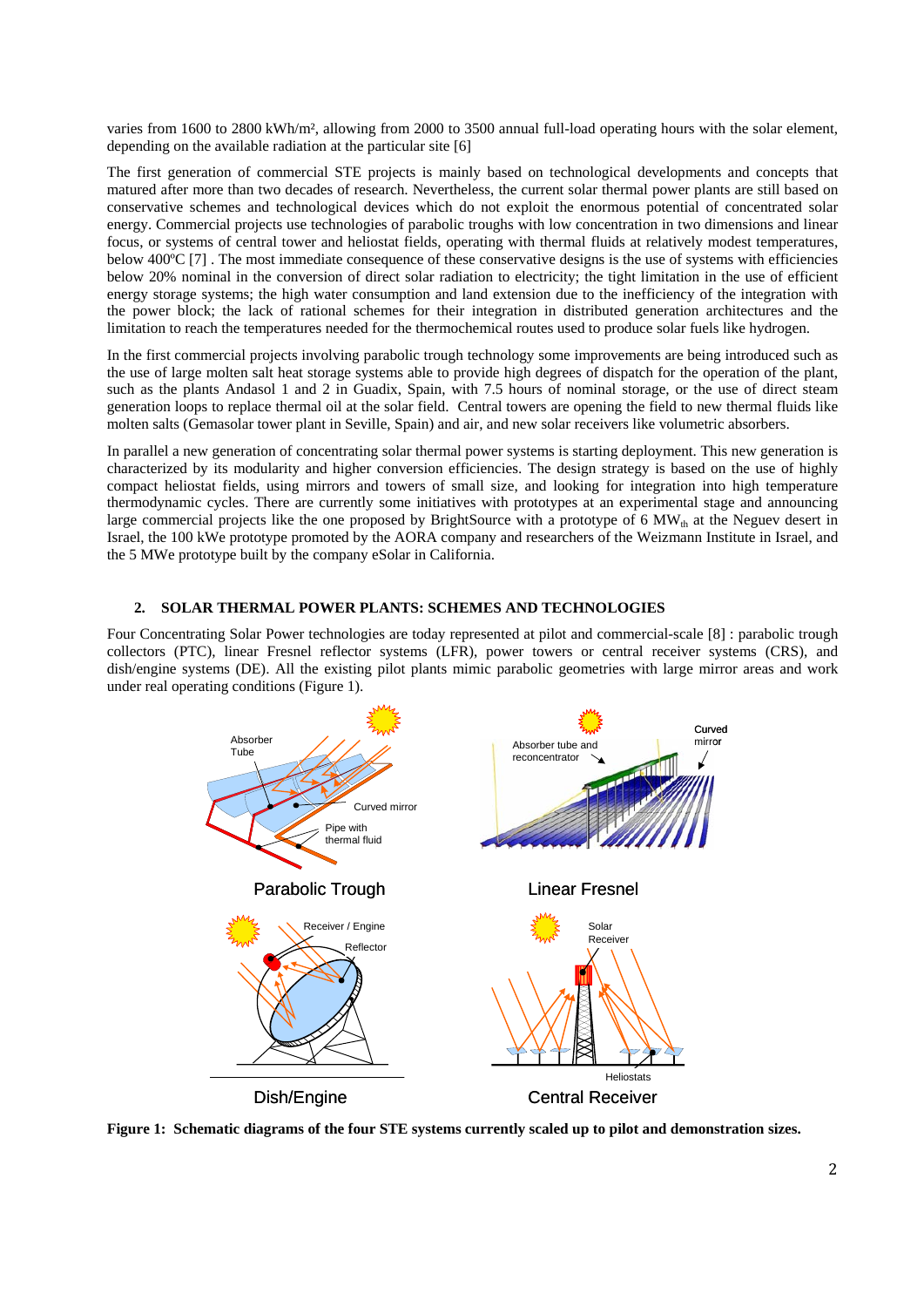PTC and LFR are 2-D concentrating systems in which the incoming solar radiation is concentrated onto a focal line by one-axis tracking mirrors. They are able to concentrate the solar radiation flux 30 to 80 times, heating the thermal fluid up to 450ºC, with power conversion unit sizes of 30 to 80MW, and therefore, they are well suited for centralized power generation at dispatchable markets with a Rankine steam turbine/generator cycle. CRS optics is more complex, since the solar receiver is mounted on top of a tower and sunlight is concentrated by means of a large paraboloid that is discretized into a field of heliostats. This 3-D concentrator is therefore off-axis and heliostats require two-axis tracking. Concentration factors are between 200 and 1000 and unit sizes are between 10 and 200MW, and they are therefore wellsuited for dispatchable markets and integration into advanced thermodynamic cycles. A wide variety of thermal fluids, like saturated steam, superheated steam, molten salts, atmospheric air or pressurized air, can be used, and temperatures vary between 300ºC and 1,000ºC. Finally, DE systems are small modular units with autonomous generation of electricity by Stirling engines or Brayton mini-turbines located at the focal point. Dishes are parabolic 3D concentrators with high concentration ratios (1,000-3,000) and unit sizes of 5-25 kW. Their current market niche is in both distributed on-grid and remote/off-grid power applications.

Typical solar-to-electric conversion efficiencies and annual capacity factors are listed in the table below [6] . The values for parabolic troughs, by far the most mature technology, have been demonstrated commercially. Those for linear Fresnel, dish and tower systems are, in general, projections based on component and early commercial projects and the assumption of mature development of current technology. With current investment costs, all STE technologies are generally thought to require a public financial support strategy for market deployment. At present direct capital costs of STE and power generation costs are estimated to be 2-3 times those of fossil-fueled power plants, however industry roadmaps advance 60% cost reduction before 2025 [7] . In fact governments at some countries like Spain are already accelerating the process of drastic tariff reduction with the goal of STE, PV and wind energy becoming tariff-equivalent in less than one decade.

|                             | Parabolic troughs | <b>Central Receiver</b> | Dish-Stirling    |
|-----------------------------|-------------------|-------------------------|------------------|
| Power Unit                  | 30-80 MW*         | $10-200$ MW*            | $5-25$ kW        |
| Temperature operation       | 390 °C            | 565 °C                  | 750 °C           |
| Annual capacity factor      | $23 - 50%$        | 20-77 %*                | 25 %             |
| Peak efficiency             | 20 %              | 23 %                    | 29.4 %           |
| Net anual efficiency        | $11-16%$          | $7-20%$                 | $12 - 25%$       |
| Commercial status           | Mature            | Early projects          | Prototypes-      |
| Technology risk             | Low               | Medium                  | demonstration    |
| Thermal storage             | Limited           | Yes                     | High             |
| Hybrid schemes              | Yes               | Yes                     | <b>Batteries</b> |
|                             |                   |                         | Yes              |
| Cost W installed            |                   |                         |                  |
| $\frac{\text{S}}{\text{W}}$ | $3.49 - 2.34*$    | $3,83-2,16*$            | $11.00 - 1.14*$  |
| \$/Wpeak**                  | $3.49 - 1.13*$    | $2,09-0,78*$            | $11.00 - 0.96*$  |

### **Table 1 Characteristics of Solar Thermal Electricity System (adapted from [10] ).**

# **Fresnel systems are not included since performance data available are not conclusive for a comparative**

**assessment.** 

\* Data interval for the period 2010-2025

\*\* Without thermal storage.

Every square meter of STE field can produce up to 1200 kWh thermal energy per year or up to 500 kWh of electricity per year. That means a cumulative savings of up to 12 tons of carbon dioxide and 2.5 tons of fossil fuel per square meter of CSP system over its 25-year lifetime [9] . After two decades of frozen or failed projects, approval in the past few years for specific financial incentives in Europe, the US, India, Australia and elsewhere, is now paving the way for launching of the first commercial ventures. Spain with 2,400 MW connected to the grid in 2013 is taking the lead on current commercial developments, together with USA where a target of 4,500 MW for the same year has been fixed and other relevant programs such as the "Solar Mission" in India has been recently approved for 22 GW-solar, with a large fraction being thermal [2] .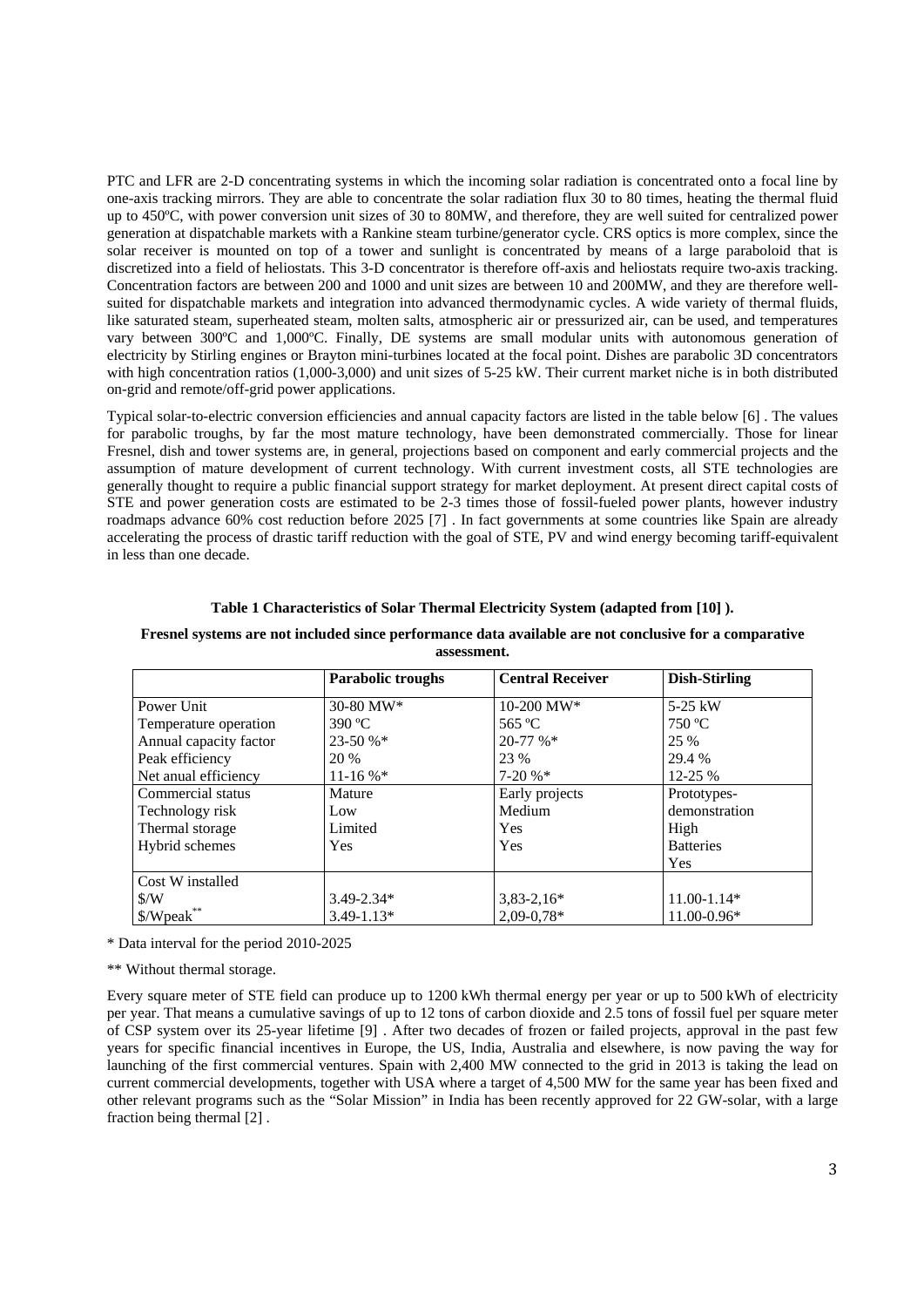### **3. TECHNOLOGY DEVELOPMENT NEEDS AND MARKET OPPORTUNITIES FOR SOLAR THERMAL ELECTRICITY (STE)**

From the seventies to the nineties the development of solar thermal electricity technologies remained restricted to a few countries and only a few, though important, research institutions and industries were involved. The situation has dramatically changed since 2006 with the approval of specific feed-in-tariffs or power purchase agreements in Spain and the US. Both countries with more than 6 GW of projects under development and more than 1 GW in operation at the end of 2010 are undoubtedly leading the commercialization of STE [2] . Other countries such as India, China, Australia and Italy adopted the STE process. Subsequently a number and variety of engineering and construction companies, consultants, technologists and developers committed to STE are rapidly growing.

A clear indicator of the globalization of STE commercial deployment for the future energy scenario has been elaborated by the International Energy Agency (IEA). This considers STE to play a significant role among the necessary mix of energy technologies for halving global energy-related  $CO<sub>2</sub>$  emissions by 2050 [5]. This scenario would require capacity addition of about 14 GW/year (55 new solar thermal power plants of 250 MW each). However, this new opportunity is introducing an important stress to the developers of STE. In a period of less than 5 years, in different parts of the world, these developers of STE are forced to move from strategies oriented to early commercialization markets based upon special tariffs, to strategies oriented to a massive production of components and the development of large amounts of projects with less profitable tariffs. This situation is speeding up the implementation of second generation technologies even though in some cases still some innovations are under assessment in early commercialization plants or demonstration projects. The projected evolution of Levelized Electricity Costs of different STE technologies is depicted in Figure 2. LEC value may be reduced an additional 30% when moving to future sites with very high Direct Normal Irradiance.



**Figure 2. Evolution of Levelized Electricity Cost for STE technologies based upon technology roadmaps and industry.** 

The reduction in electricity production costs should be a consequence, not only of mass production but also of scalingup and R&D. A technology roadmap promoted by the European Industry Association ESTELA [7] states that by 2015, when most of the improvements currently under development are expected to be implemented in new plants, energy production boosts greater than 10% and cost decreases up to 20% are expected to be achieved. Furthermore, economies of scale resulting from plant size increase will also contribute to reduce plants' CAPEX per MW installed up to 30%. STE deployment in locations with very high solar radiation further contributes to the achievement of cost competitiveness of this technology by reducing costs of electricity up to 25%. All these factors can lead to electricity generation cost savings up to 30% by 2015 and up to 50% by 2025, reaching competitive levels with conventional sources (e.g. coal/gas with stabilized Electricity Costs <10 $\&$ /kWh). Similar projections are published in another recent roadmap issued by the IEA [12] Other roadmaps coordinated by R&D centers expect larger influence of innovations (up to  $25\%$ ) in cost reduction [13]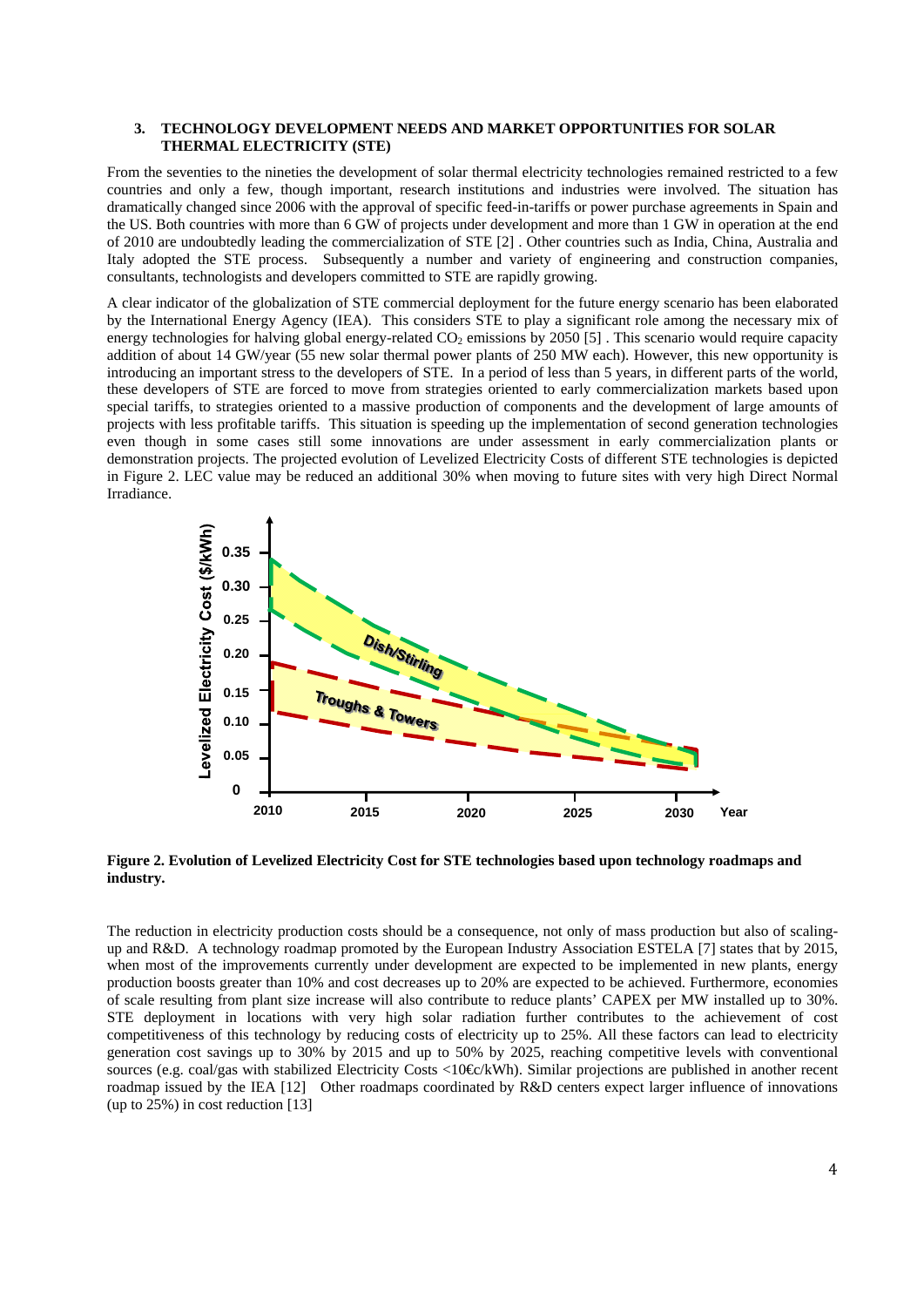Some of the key general topics on medium to long-term R&D proposed by the STE community are [11] :

Build confidence in the technology through:

- pilot applications based on proven technologies;
- high reliability of unattended operation;
- increased system efficiency through higher design temperatures;
- hybrid (solar/fossil fuel) plants with small solar share.

Reduce costs through:

- improved designs, materials, components, subsystems and processes;
- exploitation of economies of scale.

Increase solar share through:

- suitable process design;
- integration of storage.

In all cases, R&D is multidisciplinary, involving optics, materials science, heat transfer, control, instrumentation and measurement techniques, energy engineering and thermal storage.

## **3.1 Trough and Linear Fresnel Power Plants**

To further reduce costs and increase reliability in next generation PTC and LFR technology, the following are expected: -Lighter and lower-cost structural designs including front surface mirrors with high solar-weighted reflectivity of about 95%.

-Development of high-absorptance coatings for tube receivers (96% and higher) able to work efficiently at over 500ºC.

-Development of medium temperature thermal energy storage systems (Phase Change Materials, molten salts, concrete) suitable for solar-only systems;

-Continued improvement in overall system O&M, including mirror cleaning, integral automation and largely unattended control;

-System cost reductions and efficiency improvements from substituting water for synthetic oil as the heat-transfer fluid (Direct Steam Generation technology)

## **3.2 Power Tower Plants**

Power tower R&D in the United States, Europe, and Israel is concentrated in the two most relevant subsystems with regard to costs: heliostat field and solar receiver. The following improvements are expected:

Improvements in the heliostat field as a result of better optical properties, lower cost structures, and better control. Improvements in materials should be analogous to those for trough collectors. In general terms, optical performance and durability of existing heliostats is acceptable (95% availability and beam quality below 2.5 mrad), therefore R&D resources should focus basically on cost reduction.

Development of water/superheated steam and advanced air-cooled volumetric receivers using both wire-mesh absorbers and ceramic monoliths is the subject of various projects. Dual-aperture receivers for water/steam and volumetric receivers for air still need further development for scale-up, materials durability and thermal efficiency.

Heat storage is another key issue for CRS development. The new developments in air-cooled receivers have led to the development of advanced thermocline storage systems making use of packed-bed ceramic materials. This system has shown excellent performance for small units of a few MWh but pressure losses and design restrictions appear when size is increased.

Finally, more distributed control architectures, system integration and hybridization in high-efficiency electricity production schemes should be developed as already mentioned for trough systems.